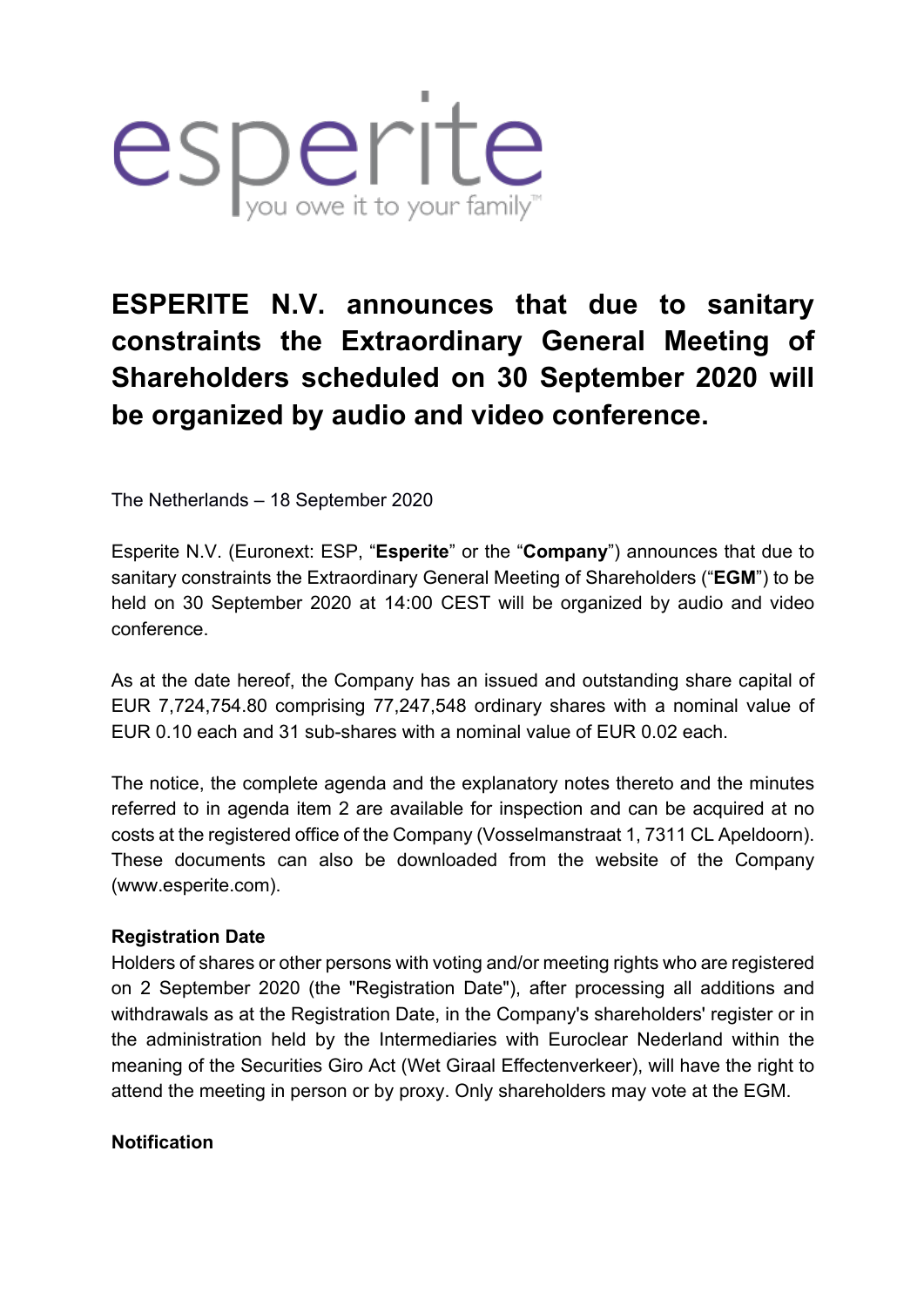# esperite

Shareholders who wish to attend the EGM, by audio and video conference, must notify the Company's agent Van Lanschot Kempen Wealth Management N.V.

in writing (Van Lanschot Kempen Wealth Management N.V., Agency Services department, Beethovenstraat 300, 1077 WZ Amsterdam or by facsimile: +31(0)203489549 or by e-mail: proxyvoting@kempen.nl) ultimately by 17.00 hours CEST on 25 September 2020. The registration certificate issued by Van Lanschot Kempen Wealth Management N.V. serves as admission ticket for the meeting.

Shareholders must communicate their contact details, email address and phone number, in order to receive their personal access codes to the meeting.

Shareholders may ask questions at the end of the EGM, using the "raise hand" function.

## **Proxy and Voting procedure**

Due to the exceptional circumstances, shareholders must submit their votes using the proxy form register in accordance with the procedure stated above and deposit a written power of attorney which must be received by Van Lanschot Kempen Wealth Management N.V. in writing (Van Lanschot Kempen Wealth Management N.V.

, Agency Services department, Beethovenstraat 300, 1077 WZ Amsterdam or by facsimile: +31(0)203489549 or by e-mail: **proxyvoting@kempen.nl**) no later than 17.00 hours CEST on 25 September 2020.

Please note that when using sub-proxies, all proxies that are part of the proxy-chain need to be provided in time. A power of attorney and voting instruction form for this purpose can be obtained via our website.

### **Registration and identification**

Registration for admission to the electronic waiting room to the remote EGM will take start one hour prior to the commencement of the meeting. After this time registration is no longer possible. Persons entitled to attend remotely the EGM may be asked for identification prior to being admitted and are therefore requested to be prepared to justify their identity.

The EGM's convocation notice, agenda and the explanatory notes to the agenda and further EGM materials can be downloaded from Esperite's website (www.esperite.com) and are available free of charge at the registered office of Esperite (Vosselmanstraat 1, 7311 CL Apeldoorn).